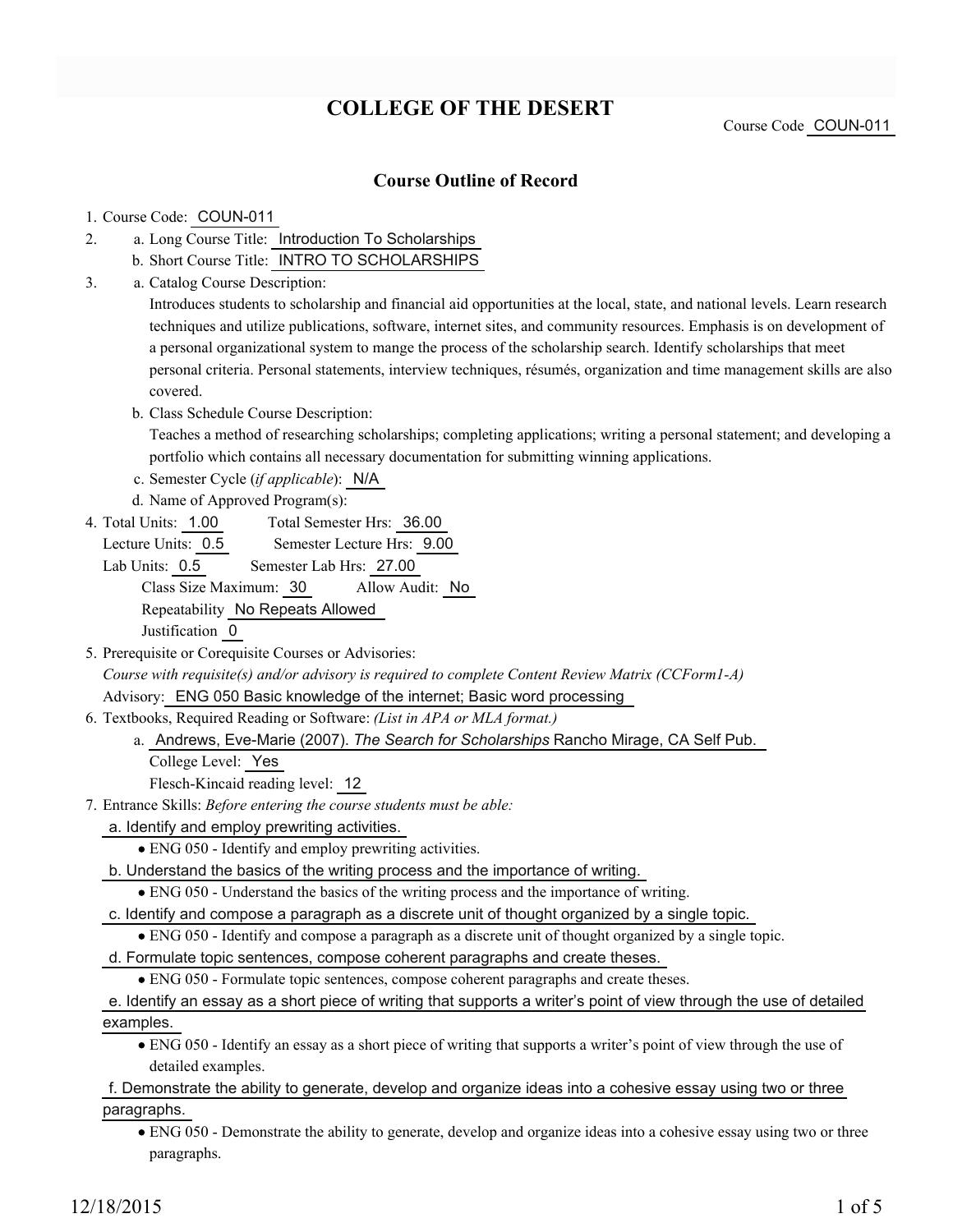g. Identify and employ transitions and connectors to show unity between ideas.

ENG 050 - Identify and employ transitions and connectors to show unity between ideas.

h. Demonstrate the ability to apply standard rules of grammar, punctuation and spelling in academic writing.

ENG 050 - Demonstrate the ability to apply standard rules of grammar, punctuation and spelling in academic writing.

i. Participate thoughtfully and critically in peer review, as well as self-evaluate, edit and revise

j. Demonstrate the ability to produce several drafts of essays through a series of revisions using a computer.

ENG 050 - Demonstrate the ability to produce several drafts of essays through a series of revisions using a computer.

k. Read, comprehend, and summarize 8th grade level readings and identify main ideas and supporting details.

l. Identify and recognize diverse values and perspectives in short readings and academic writing.

m. Recognize and explain patterns of idea development in short readings and academic writing.

- 8. Course Content and Scope:
	- Lecture:
		- 1. Describe the process of organizing a scholarship portfolio
		- 2. Teaching the basics of writing a personal statement
		- 3. Present the elements of requesting letters of recommendation
		- 4. How to write a scholarship résumé.
		- 5. How to complete a personal data form.
		- 6. How to write letters requesting recommendations; thank you for recommendations, and thank you for scholarships.
		- 7. How to dress for interviews,
		- 8. How to give a thank you speech
		- 9. Teach the process of research, critical thinking, organization and time management.

#### Lab: *(if the "Lab Hours" is greater than zero this is required)*

- 1. Computer research
- 2. Record and file scholarships
- 3. Maintain a calendar of scholarship deadlines
- 4. Write several personal statements
- 5. Request letters of recommendation
- 6. Complete both paper and electronic applications
- 7. Organize scholarship portfolio
- 8. Complete a FAFSA application
- 9. Keep scholarship interview appointments
- 9. Course Student Learning Outcomes:
	- 1. Identify a system of researching and applying for scholarships.
- 10. Course Objectives: Upon completion of this course, students will be able to:
	- a. Research scholarships in appropriate books.
	- b. Use software to find scholarship sources.
	- c. Search the Internet for available financial assistance.
	- d. Complete a FAFSA form.
	- e. Complete scholarship applications
	- f. Write a personal statement
	- g. Develop a scholarship résumé
	- h. Establish organizational skills
	- i. Write thank you letters
	- j. Demonstrate public speaking skills do a mock presentation in appreciation of receiving a scholarship.
	- k. Demonstrate professional appearance when accepting a scholarship
	- l. Demonstrate knowledge of some common courtesies in a social environment
	- m. Complete a Scholarship Portfolio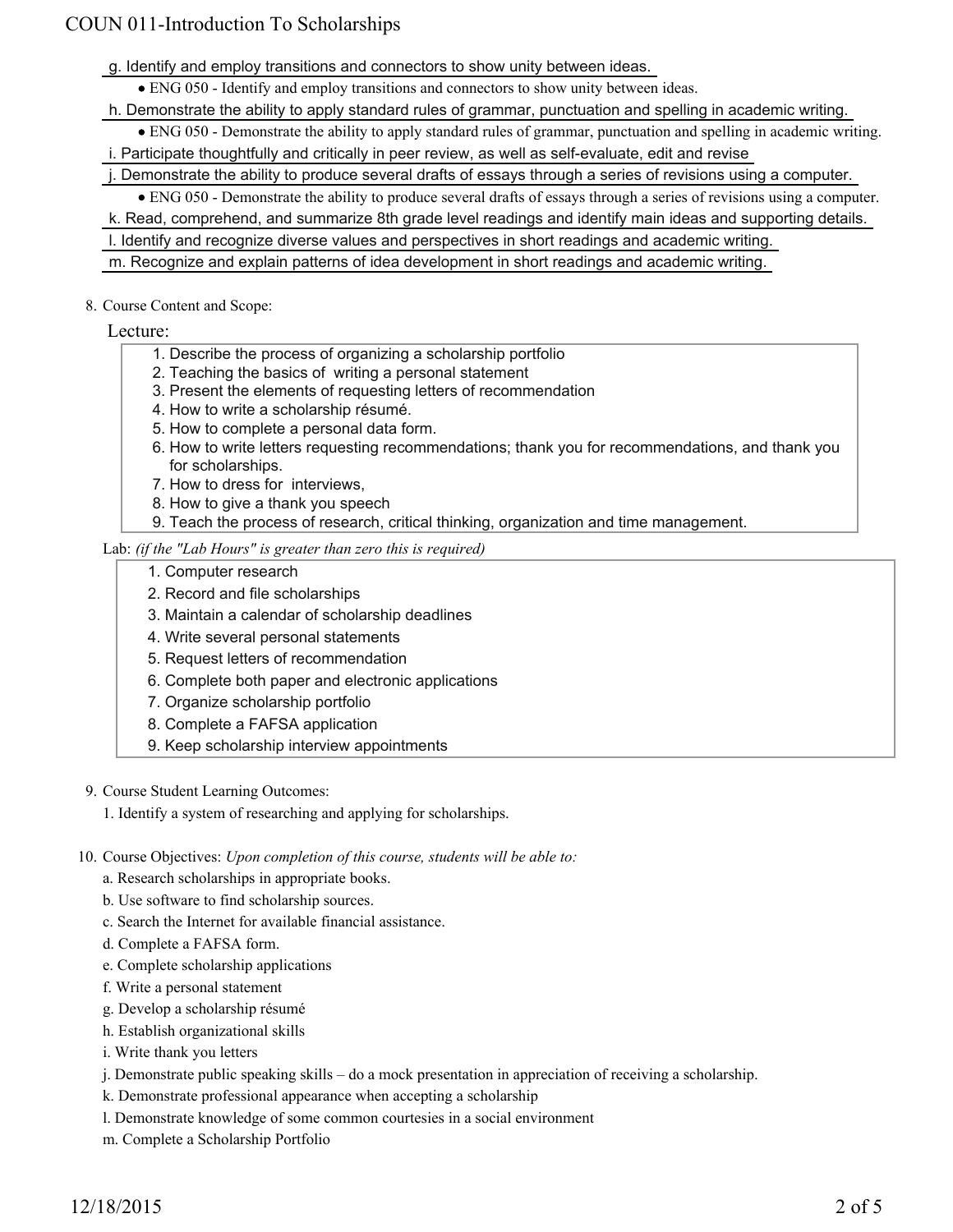- 11. Methods of Instruction: *(Integration: Elements should validate parallel course outline elements)* 
	- a. Demonstration, Repetition/Practice
	- b. Discussion
	- c. Distance Education
	- d. Laboratory
	- e. Lecture

#### Other Methods:

a. Activities and written exercises b. Guest speakers (Financial Aid, COD scholarships, EOPS/CARE, Aces, Private scholarship donors,Previous scholarship recipients, Coast Guard, Peace Corps, Local bank.)

12. Assignments: (List samples of specific activities/assignments students are expected to complete both in and outside of class.) In Class Hours: 36.00

## Outside Class Hours: 18.00

- a. Out-of-class Assignments
	- 1. Explore scholarship sites o n the internet
	- 2. Research scholarship books.
	- 3. Write a personal statement
	- 4. Develop a scholarship résumé
	- 5. Complete a FAFSA application
	- 6. Request letters of recommendation
	- 7. Complete scholarship applications
	- 8. Compose a thank you letter
	- 9. Keep all materials and portfolio organized
	- 10. Maintain a calendar with deadlines of application dates. This necessitates an awareness of time management.
	- 11. Present a verbal thank you to the class as though it were a scholarship committee.
	- 12. Exercise critical thinking skills when reading the necessary qualifications for a scholarship

b. In-class Assignments

13. Methods of Evaluating Student Progress: The student will demonstrate proficiency by:

- Student participation/contribution
	- Weekly online discussions
- Other

-

a. Class participation b. Rubric—Points will be designated for assignments c. The personal statement, thank you speech, and flash drive will be given a higher point value. d. Four written examinations

- 14. Methods of Evaluating: Additional Assesment Information:
- 15. Need/Purpose/Rationale -- All courses must meet one or more CCC missions.

PO-GE C5 – Personal Growth and Development

Exhibit habits of intellectual exploration, personal responsibility, and well being.

- IO Personal and Professional Development Develop realistic goals.
- 16. Comparable Transfer Course

**University System Campus Course Number Course Title Catalog Year**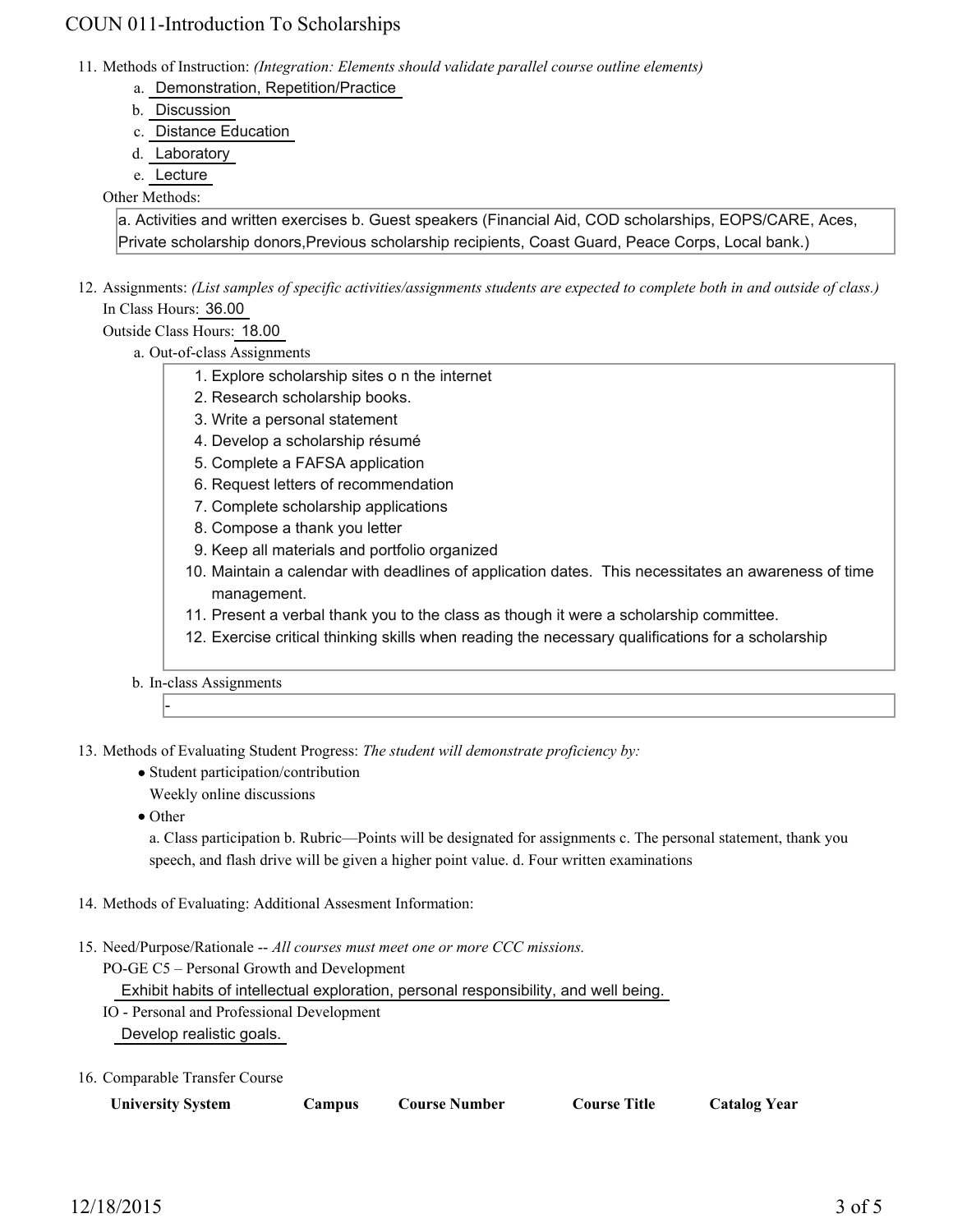- 17. Special Materials and/or Equipment Required of Students:
	- 1. Three ring D binder (3 inch)
	- 2. Dividers
	- 3. Red, Green, and Black Pens
	- 4. Research Cards
	- 5. Flash drive

Required Material? 18. Materials Fees:

## **Material or Item Cost Per Unit Total Cost**

19. Provide Reasons for the Substantial Modifications or New Course:

#### online format

- a. Cross-Listed Course *(Enter Course Code)*: *N/A* 20.
	- b. Replacement Course *(Enter original Course Code)*: STDV-011
- 21. Grading Method *(choose one)*: Pass/No Pass Optional
- MIS Course Data Elements 22.
	- a. Course Control Number [CB00]: CCC000507549
	- b. T.O.P. Code [CB03]: 493010.00 Career Guidance and Orien
	- c. Credit Status [CB04]: D Credit Degree Applicable
	- d. Course Transfer Status [CB05]: B = Transfer CSU
	- e. Basic Skills Status [CB08]: 2N = Not basic skills course
	- f. Vocational Status [CB09]: Not Occupational
	- g. Course Classification [CB11]: Y Credit Course
	- h. Special Class Status [CB13]: N Not Special
	- i. Course CAN Code [CB14]: *N/A*
	- $i$ . Course Prior to College Level [CB21]:  $Y = Not$  Applicable
	- k. Course Noncredit Category [CB22]: Y Not Applicable
	- l. Funding Agency Category [CB23]: Y = Not Applicable
	- m. Program Status [CB24]: 2 = Stand-alone

Name of Approved Program *(if program-applicable)*: *N/A Attach listings of Degree and/or Certificate Programs showing this course as a required or a restricted elective.)*

23. Enrollment - Estimate Enrollment

First Year: 30 Third Year: 30

24. Resources - Faculty - Discipline and Other Qualifications:

a. Sufficient Faculty Resources: Yes

- b. If No, list number of FTE needed to offer this course: *N/A*
- 25. Additional Equipment and/or Supplies Needed and Source of Funding.

#### Online resources

26. Additional Construction or Modification of Existing Classroom Space Needed. (Explain:) *N/A*

### FOR NEW OR SUBSTANTIALLY MODIFIED COURSES 27.

Library and/or Learning Resources Present in the Collection are Sufficient to Meet the Need of the Students Enrolled in the Course: Yes